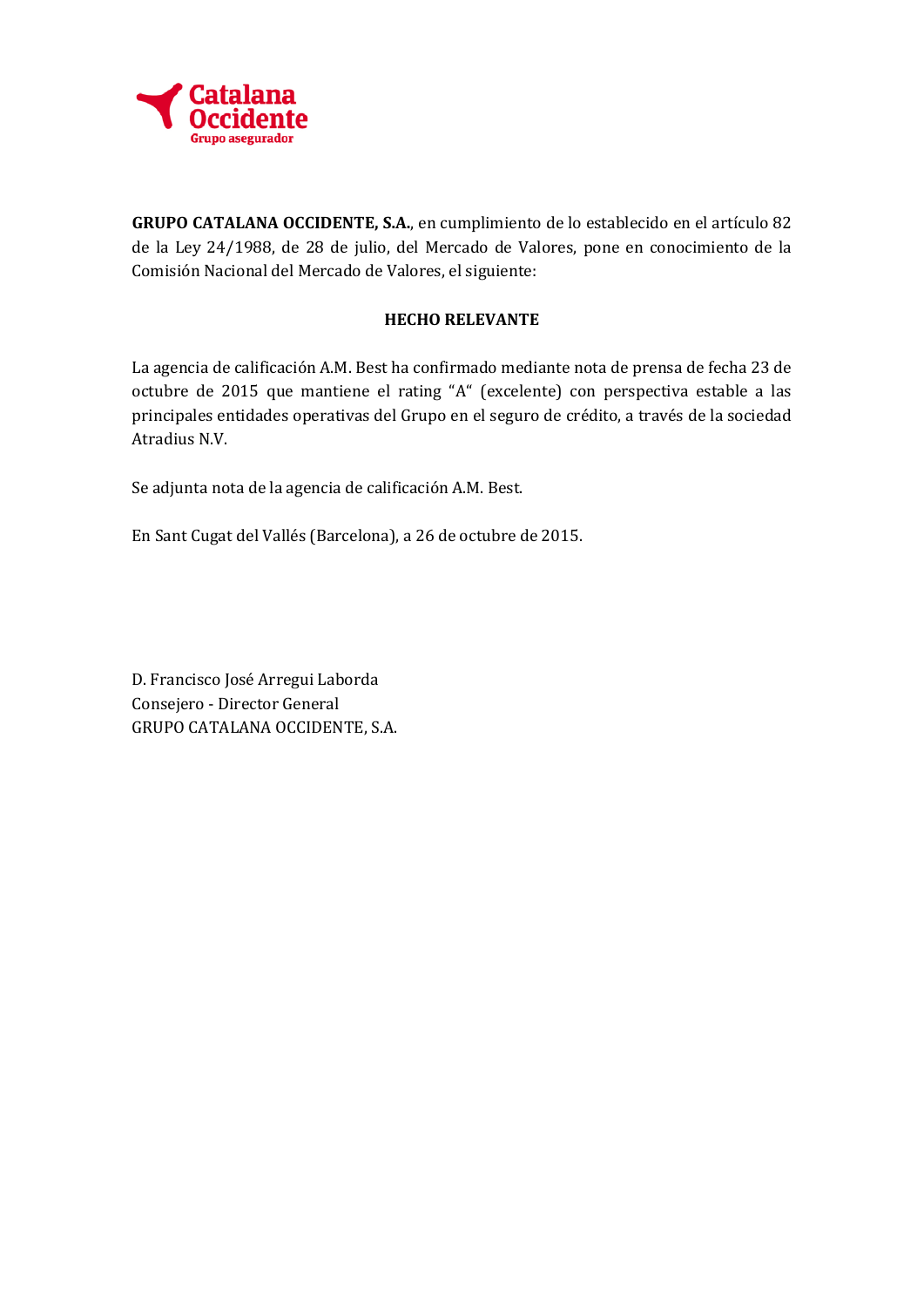

# **NEWS RELEASE**

A.M. BEST EUROPE - RATING SERVICES LIMITED, LONDON

### **FOR IMMEDIATE RELEASE**

**CONTACTS: Deniese Imoukhuede Christopher Sharkey Associate Director, Analytics Manager, Public Relations +(44) 20 7397 0277 +(1) 908 439 2200, ext. 5159**

> **Carlos Wong-Fupuy Jim Peavy +(44) 20 7397 0287 +(1) 908 439 2200, ext. 5644** [carlos.wong-fupuy@ambest.com](mailto:carlos.wong-fupuy@ambest.com) [james.peavy@ambest.com](mailto:james.peavy@ambest.com)

[deniese.imoukhuede@ambest.com](mailto:deniese.imoukhuede@ambest.com) [christopher.sharkey@ambest.com](mailto:christopher.sharkey@ambest.com)

**Senior Director, Analytics Assistant Vice President, Public Relations**

#### **A.M. Best Affirms Ratings of Atradius N.V.'s Main Operating Subsidiaries**

**LONDON, 23 October 2015— A.M. Best** has affirmed the financial strength rating of A (Excellent) and

the issuer credit ratings of "a" of the main operating subsidiaries of Atradius N.V. (Atradius) (Netherlands), the

non-operating holding company of the Atradius group of companies: Atradius Credit Insurance N.V. (ACI)

(Netherlands), Compañía Española de Seguros y Reaseguros de Crédito y Caución S.A.U. (CyC) (Spain),

Atradius Reinsurance Limited (ARe) (Ireland) , Atradius Trade Credit Insurance, Inc (ATCI) (US) and Atradius

Seguros de Credito, S.A. (Atradius Mexico) (Mexico).

Concurrently, A.M. Best has affirmed the issue rating of "bbb-" of the EUR 250 million 5.25%

subordinated fixed to floating rate guaranteed notes due 2044, issued by Atradius Finance, B.V. (Netherlands) and

unconditionally and irrevocably guaranteed on a subordinated basis by Atradius. The outlook for all ratings is stable.

The ratings of Atradius' main operating entities reflect their strategic importance to the Atradius group through their presence in key markets around the world.

The rating affirmations also consider Atradius' excellent consolidated risk-adjusted capitalisation, strong technical performance and excellent competitive position within the global trade credit insurance market. A partly offsetting factor is the potential downside associated with the performance of its Spain and Portugal accounts, as Atradius seeks to recover premium volumes under intensifying competitive conditions.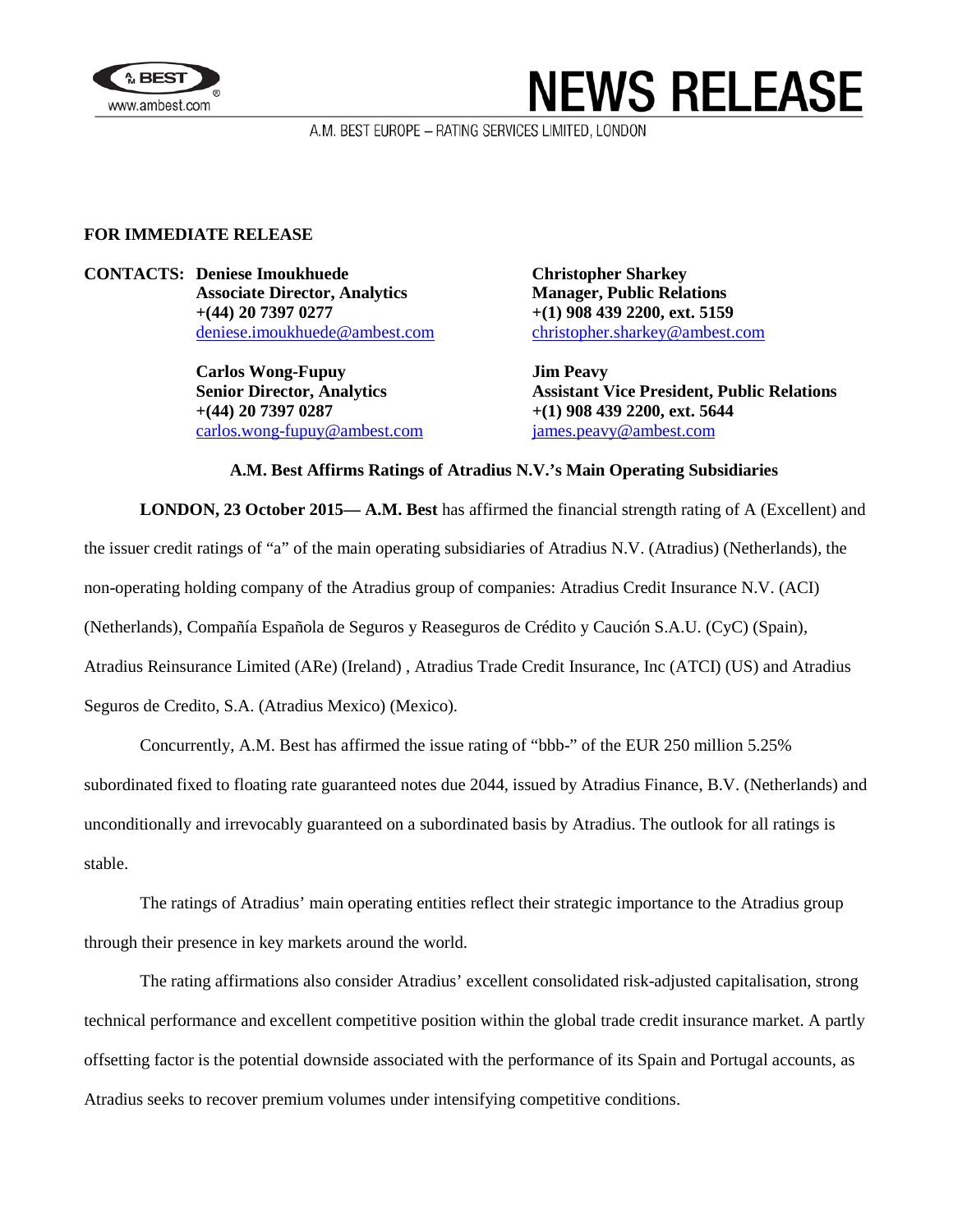

## **NEWS RELEASE**

A.M. BEST EUROPE - RATING SERVICES LIMITED, LONDON

Atradius' consolidated risk-adjusted capitalisation remains at an excellent level, supported by the group's strong earnings generation. Additionally, Atradius' financial leverage and interest coverage ratios are well within the tolerance of its rating level. Strong risk-adjusted capitalisation is maintained at each of the rated subsidiaries.

For the first half of 2015, the group's operating profits increased by 14% to EUR 94.6 million underpinned by a net combined ratio of 73.8% (first half of 2014: 75.2%). The Spain and Portugal portfolio (Atradius' largest account, representing 16% of total potential exposures as at June 2015) continued to contribute materially to consolidated earnings, partly owing the benefit of management's risk-mitigating actions, as well as the low level of claims activity for the sector.

Some uncertainty remains as to the sustainability of Atradius' strong technical performance through the cycle as it progresses with its expansion plans. This reflects the highly competitive nature of trade credit insurance, the accumulating years of relatively benign claims experience and their impact on rates, terms and conditions. Additionally, as with other credit insurers, the threat of a heightened insolvency environment owing to the reduced level of economic activity in Asia and other emerging nations may generate volatility in technical results, owing to the high correlation of the group's earnings with fluctuations in the economic environment.

The ratings of ACI, CyC, ARe and ATCI continue to reflect the opinion that the rating fundamentals of Grupo Catalana Occidente S.A. (GCO) (Spain), the majority shareholder of Atradius, do not constrain the financial strength of the Atradius group of companies. GCO is the non-operating holding company of a leading insurance group in the Spain market. Additionally, A.M. Best continues to recognise the high degree of financial and operational independence from the other activities of the GCO group.

**In accordance with Regulation (EC) No. 1060/2009, the following is a link to required disclosures:** A.M. Best Europe - [Rating Services Limited Supplementary Disclosure.](http://www3.ambest.com/emea/ambersdisclosure.pdf)

**This press release relates to rating(s) that have been published on A.M. Best's website. For all rating information relating to the release and pertinent disclosures, including details of the office**